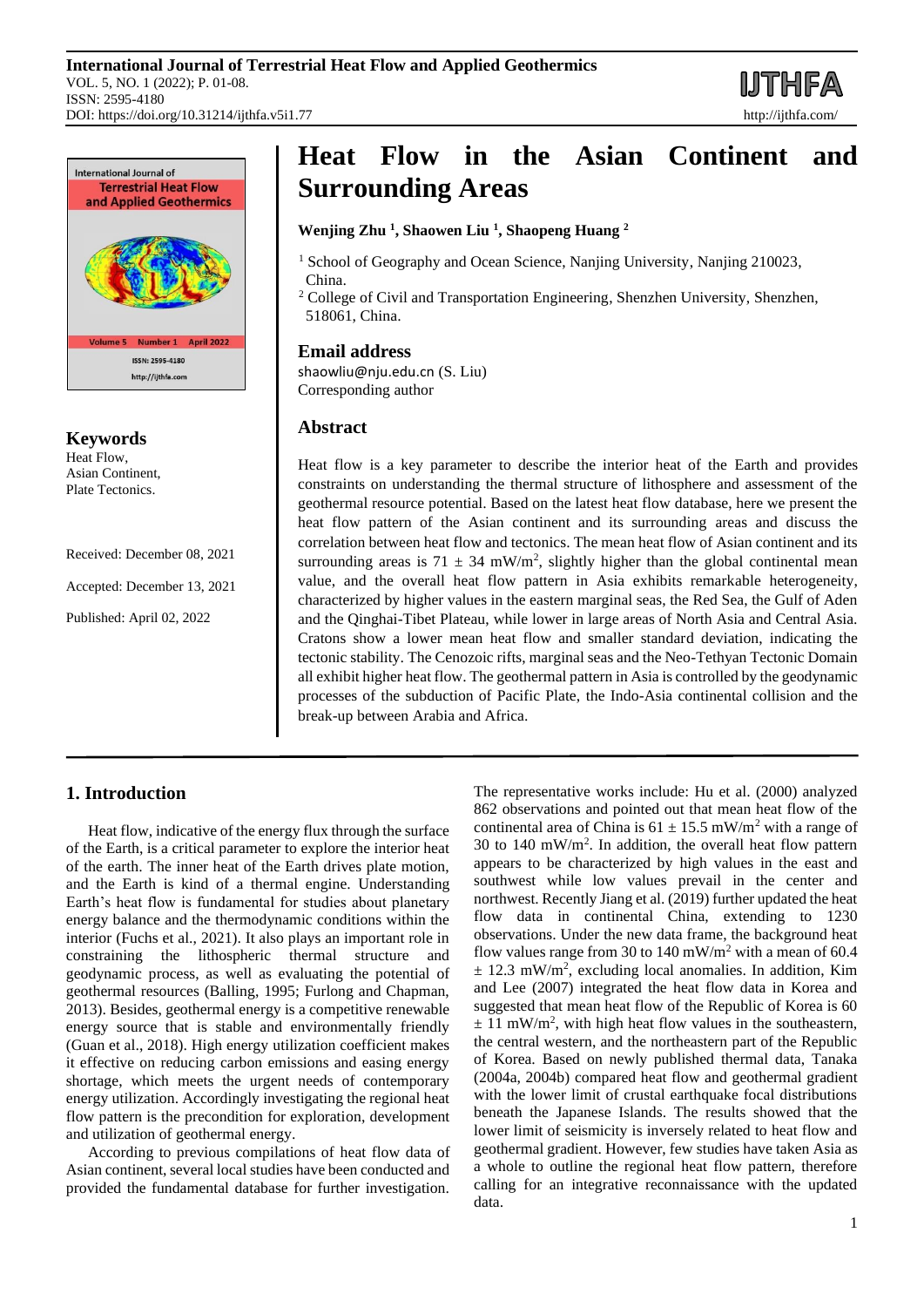Thanks to the application of new measurement techniques and the expansion of the hydrocarbon exploration, global heat flow data has increased rapidly in recent years, along with better coverage of heat flow sites. The International Heat Flow Commission (IHFC; www.ihfc-iugg.org) has been working on providing objective, unique and unambiguous heat-flow data since 1963 (Fuchs et al., 2021). In 2020, an updated version came out with a new parent-child system for each heat flow data, consisting of four parameters that affect heat flow calculation and interpretation. The new database now comprises 74,548 heat flow measurements, 40,870 of which are located in continental areas and 33,678 in marine areas. Given the updated data and improved coverage in Asian continent, it is now available to refine the heat flow pattern and discuss the relationship between heat flow and tectonics.

Asia consists of numerous continental and oceanic fragments collaged together by plate convergences (Sengör, 1985; Yin, 2010), and shows mosaic structure and complex geological evolution, influenced by the Neo-Tethyan Tectonic Domain, the Pacific Tectonic Domain and the Paleo-Asian Ocean Tectonic Domain, respectively (Ren et al., 2013; Dai et al., 2013) (Fig. 1).



*Figure 1 - Sketch showing the major tectonic units in Asian continent and its surrounding areas (modified from Zuza and Yin (2017), Sengör et al. (2018), Wu et al. (2020) and Zhu et al. (2021)). BL – Baikal Lake, AB - Aleutian Basin, BB - Bowers Basin, KB - Kamchatka Basin, OT - Okinawa Trough, CB – Central Basin, QT - Qiangtang Terrane, GLT - Gangdise-Lhasa Terrane, HOB - Himalayan Orogenic Belt, BNSZ - Bangonghu-Nujiang Suture Zone, YTSZ - Yarlung Tsangpo Suture Zone.*

The major tectonic units in Asia include the Precambrian cratons, Phanerozoic orogenic belts and Cenozoic rifts. The Neo-Tethyan Tectonic Domain is a giant latitudinal orogenic belt spreading across Eurasia, covering all the Meso-Cenozoic orogenic belts from the Alps through the Middle East, Qinghai-Tibet Plateau, to the Indo-Malay Peninsula and Indonesia (Ren et al., 2016). The evolution of the Paleo-Tethys Ocean and Neo-Tethys Ocean for a prolonged period and the eventual closure has led to the geological complexity of this region (Sengör, 1987; Wu et al., 2020; Zhu et al., 2021). The Central Asia Orogenic System, also referred as the Central Asia Orogenic Belt, is the largest continental orogenic belt in the world (Xiao et al., 2019). It was formed as a result of longterm subduction and accretion of the Paleo-Asian Ocean, hence the name Paleo-Asian Tectonic Domain (Dobretsov et al., 1995; Khain et al., 2003; Windley et al., 2007). The unique tectonic setting makes Asian continent an ideal place to decipher the Cenozoic intracontinental deformation and

lithospheric dynamics (Molnar and Tapponnier, 1975; Sengör, 1985; Yin, 2010). Thermal state and rheology of the Asian continental lithosphere plays an important role in modulating stress and strain partition associated the Indo-Asia collision. This has allowed a better understanding of heat flow pattern in Asia. This article aims at revealing the heat flow pattern of the whole Asia and exploring the relationship between heat flow and tectonics on regional scale, based on the updated heat flow database in Asia.

### **2. Heat Flow Data**

We selected 10,404 measurements from the newest IHFC database, including 6,574 in the continental domain and 3,830 in the marine domain (Fig. 2). Each measurement contains the following information: site name, geographical latitude, geographical longitude, heat flow value, primary reference, geographical elevation, domain (continental or marine), country, and tectonic plate. As can be seen in figure 2, heat flow sites generally show a better geographic coverage, compared with previous compilations. However, more observations are located at the northwest and east part of Asia, partly owing to the extending hydrocarbon exploration, while fewer at the northeast and southwest. In the meanwhile, certain countries even have no data site, such as Pakistan, Iraq, Nepal, Bangladesh and Bhutan.



*Figure 2 - Heat flow sites of Asian continent and its surrounding areas.*

Heat flow values in Asian continent and its surrounding areas reveal considerable scatter, and most of them vary from 20-100 mW/m<sup>2</sup> . Several anomalous values that are higher than  $200 \text{ mW/m}^2$  or lower than  $20 \text{ mW/m}^2$  also exist. The extremely high values (of  $>1000$  mW/m<sup>2</sup>) are located in the Cenozoic rifts of the Okinawa Trough and the Red Sea. Such anomalous heat flow values were excluded from the current analysis as these small amounts of data would not affect the overall pattern of the heat flow distribution. Besides, in order to break the limitation of data numbers, we used ArcGIS software to construct the heat flow distribution map and rendered it by the inverse distance weight interpolation method to compensate for those areas of low data density.

#### **3. Heat Flow pattern of Asian Continent**

As mentioned above, most of the heat flow in Asian continent is vary from  $20-100$  mW/m<sup>2</sup>, and the mean heat flow is  $71 \pm 34$  mW/m<sup>2</sup> except anomalous values. The overall heat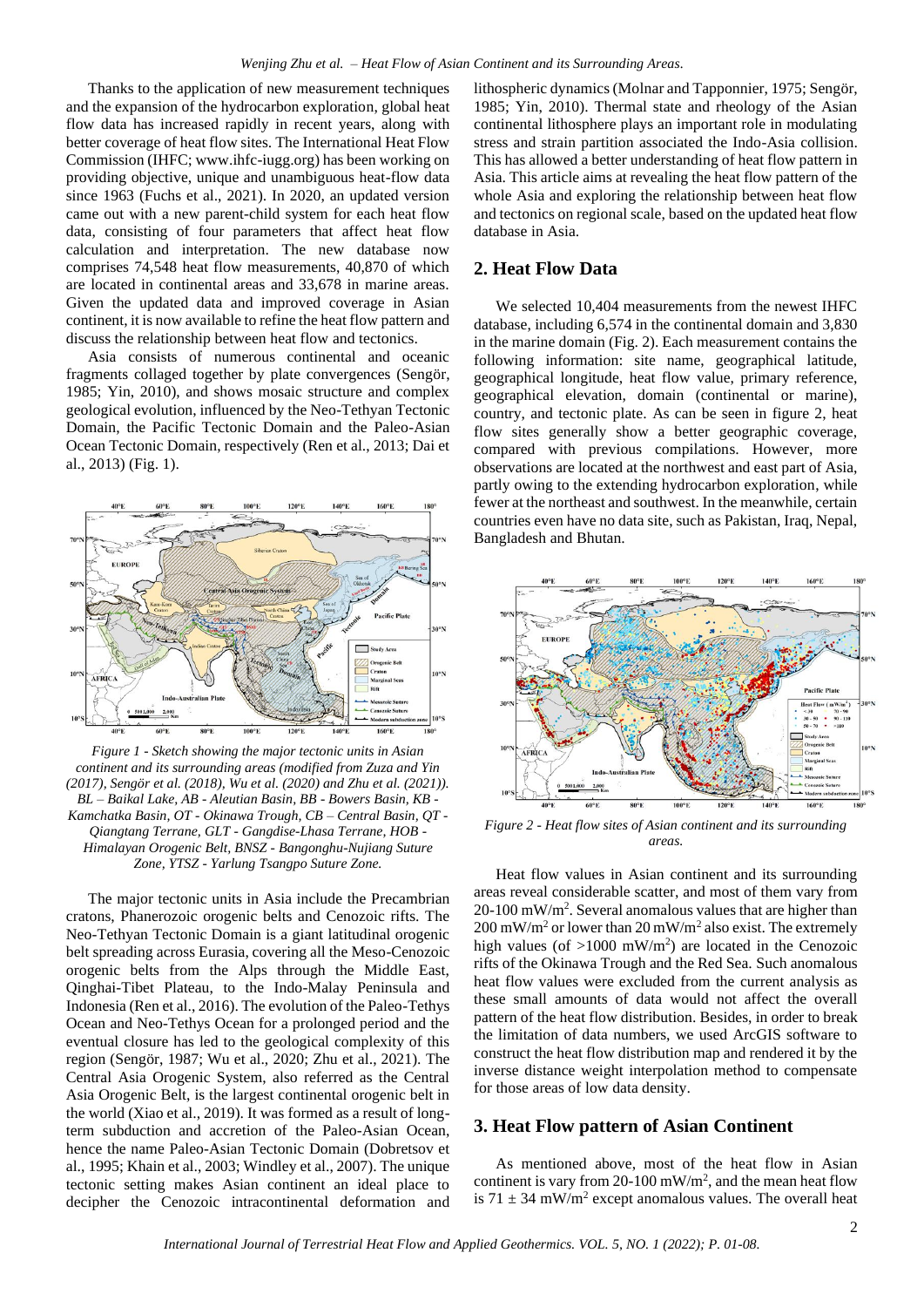flow pattern exhibits higher values in the marginal seas, the Red Sea, the Gulf of Aden and the Qinghai-Tibet Plateau, while lower in large areas of North Asia and Central Asia (Fig. 3).



*Figure 3 - Heat flow interpolation diagram of Asian continent and its surrounding areas. BL – Baikal Lake, QT - Qiangtang Terrane, GLT - Gangdise-Lhasa Terrane, HOB - Himalayan Orogenic Belt, BNSZ - Bangonghu-Nujiang Suture Zone, YTSZ - Yarlung Tsangpo Suture Zone.*

In terms of the tectonic units of Asian continent, their heat flow values are significantly different and are summarized in the Table 1.

*Table 1 - Heat flow in several tectonic units of Asian continent and its surrounding areas.* 

| (Abbreviations: $STD$ – Standard deviation; $N$ – Number of data) |                              |                                     |                                    |     |
|-------------------------------------------------------------------|------------------------------|-------------------------------------|------------------------------------|-----|
| <b>Type</b>                                                       | <b>Tectonic</b><br>unit      | <b>Mean</b><br>(mW/m <sup>2</sup> ) | <b>STD</b><br>(mW/m <sup>2</sup> ) | N   |
| Craton                                                            | Siberian                     | 37                                  | 12                                 | 148 |
|                                                                   | Kara-Kum                     | 52                                  | 17                                 | 265 |
|                                                                   | Tarim                        | 44                                  | 9                                  | 102 |
|                                                                   | North China                  | 64                                  | 16                                 | 690 |
|                                                                   | Indian                       | 58                                  | 22                                 | 309 |
| Rift                                                              | Gulf of<br>Aden              | 116                                 | 56                                 | 44  |
|                                                                   | Red Sea                      | 172                                 | 68                                 | 267 |
| Marginal<br>Sea<br>and<br>Continental<br>shelf                    | Bering                       | 73                                  | 23                                 | 54  |
|                                                                   | Okhotsk                      | 81                                  | 34                                 | 345 |
|                                                                   | Japan                        | 94                                  | 25                                 | 534 |
|                                                                   | East China<br>(shelf)        | 68                                  | 8                                  | 43  |
|                                                                   | Okinawa<br>Trough            | 210                                 | 215                                | 373 |
|                                                                   | South China                  | 76                                  | 20                                 | 394 |
| Orogenic<br>belt                                                  | Central Asia                 | 53                                  | 17                                 | 194 |
|                                                                   | Indonesia                    | 95                                  | 39                                 | 867 |
|                                                                   | Qinghai-<br>Tibet<br>Plateau | 72                                  | 42                                 | 129 |

Generally, cratons in Asia usually have lower mean heat flow, accompanied by smaller standard deviation; while the rift belts and marginal seas all exhibit higher values. As for orogenic belts, the heat flow in Central Asia Orogenic Belt is not quite high, since numerous Precambrian ancient microcontinents are embedded. The Neo-Tethyan Tectonic Domain, however, are characterized by high heat flow values,

in spite of the uneven distribution of data. The sections below provide descriptions in detail separately.

#### **3.1. Cratons**

Cratons are major components of the Asian continent. The heat flow pattern in cratons vary significantly, but most exhibit relatively low values (Fig. 4). The spatial distribution of heat flow measurements in the Siberian Craton is extremely heterogeneous, with higher data density in the southeast and fewer in the northwest. Values range between 15-83 mW/m<sup>2</sup> with a mean of  $37 \pm 12$  mW/m<sup>2</sup> (N=148). Most of such heat flows lower than  $30 \text{ mW/m}^2$  are located in the central part. The Kara-Kum Craton displays a mean heat flow of  $52 \pm 17$  $mW/m^2$  (N=265), and high values are mainly found in the southern and central regions. The mean heat flow value of the Tarim Basin is  $44 \pm 9$  mW/m<sup>2</sup> (N=102), with only four values in the southeast higher than 60 mW/m<sup>2</sup>. Compared to other cratons, relatively high values occur in the North China Craton. Its mean heat flow value is  $64 \pm 16$  mW/m<sup>2</sup> (N=690), with the majority within 40-100 mW/m<sup>2</sup>. East area has higher heat flow than the west area. Low heat flow is also observed in the Indian Craton, with an average value of  $58 \pm 22$  mW/m<sup>2</sup> (N=309). Generally, more measurements are located in the southern area, most of which are lower than 65 mW/m<sup>2</sup>. Limited data in the north, near the Himalayan orogenic belt, reveal 'hotter' thermal state.



*Figure 4 - Frequency histograms of heat flow values in (a) Whole Asian area, (b) Siberian Craton, (c) Kara-Kum Craton, (d) Tarim Craton, (e) North China Craton, (f) Indian Craton. Mean heat flow value, standard deviation and total data volume are marked on the top right corner of each graph.*

## **3.2 Rifts**

In contrast to cratons, the rifts in Asia are characterized by high heat flow (Fig. 5). At the border between Africa and Asia, the Gulf of Aden has a mean heat flow of  $116 \pm 56$  mW/m<sup>2</sup> (N=44), with data ranging from 16 mW/m<sup>2</sup> to 348 mW/m<sup>2</sup>. Much higher and more discrete heat flow values are observed in the Red Sea, with several higher than 1000 mW/m<sup>2</sup>. Even if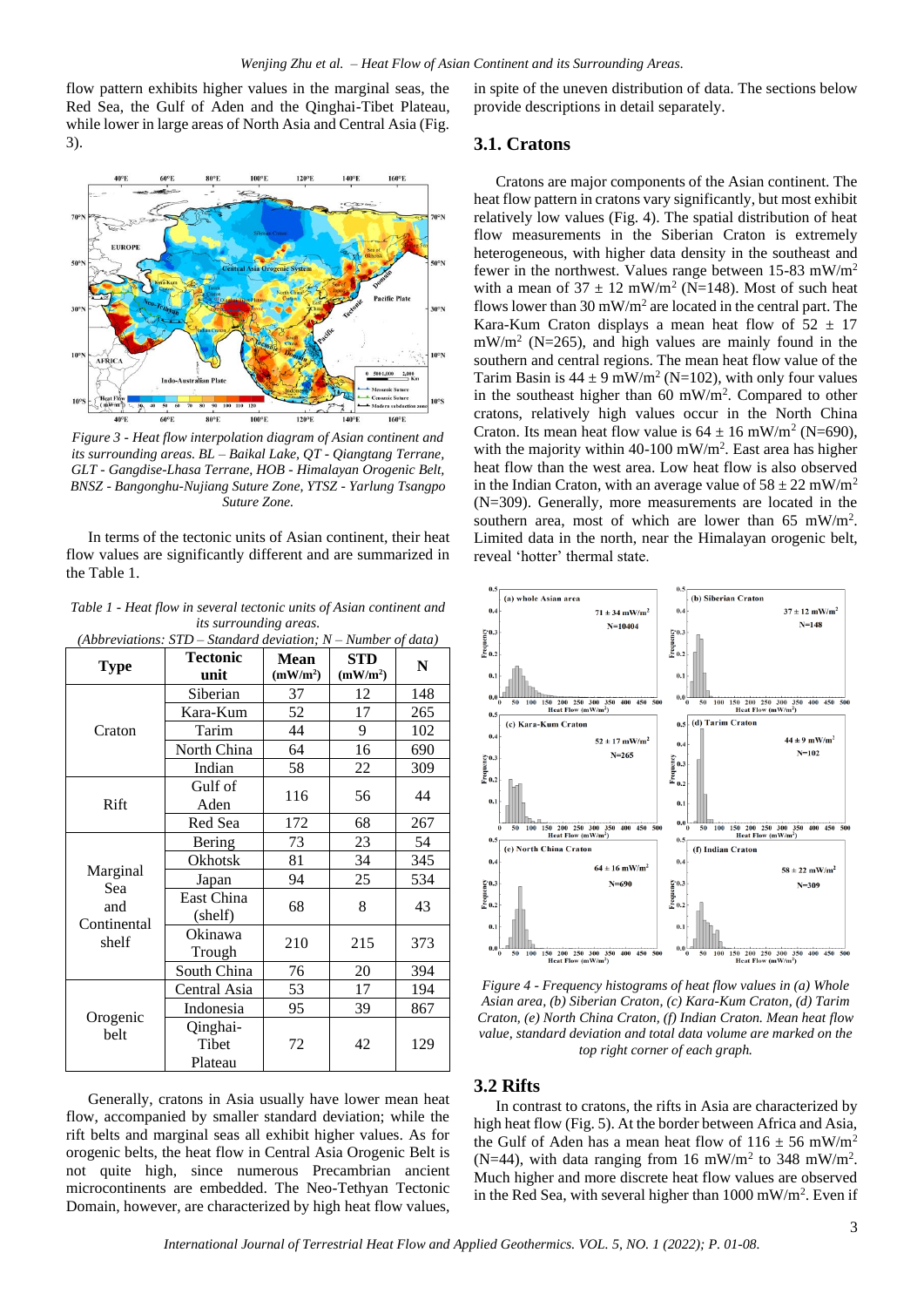the observed values higher than  $400 \, \text{mW/m}^2$  are not considered, its average can reach  $172 \pm 68$  mW/m<sup>2</sup> (N=267). As for the Baikal Lake, the average value is  $89 \pm 60$  mW/m<sup>2</sup> (N=651), with most of the values ranging from 20 to 300 mW/m<sup>2</sup>. Moreover, high heat flow occurs in the middle, while the values on the two sides are relatively low.



*Figure 5 - Frequency histograms of heat flow values in (a) the Red Sea (b) Gulf of Aden and (c) Baikal Lake. Mean heat flow value, standard deviation and total data volume are marked on the top right corner of each graph.*

#### **3.3. Marginal seas**

Another high heat flow region is the series of marginal seas in the eastern part of Asia (Fig. 1). These manifest high heat flow of different extent (Fig. 6).



*Figure 6 - Frequency histograms of heat flow values in (a) Bering Sea, (b) Sea of Okhotsk, (c) Sea of Japan, (d) East China Sea (continental shelf), (e) East China Sea (Okinawa Trough) and (f) South China Sea. Values of mean heat flow, standard deviation and total data are marked on the top right corner of each graph.*

The Bering Sea has a small number of heat flow observations and displays a mean value of  $73 \pm 23$  mW/m<sup>2</sup> (N=54). The Kamchatka Basin has higher values than the Aleutian Basin and Bowers Basin. Mean heat flow of  $81 \pm 34$ mW/m<sup>2</sup> (N=345) is observed in the Sea of Okhotsk. The Kuril Basin in the south is characterized by higher values, while the continental shelf has lower values. The Sea of Japan reveals a much higher mean heat flow of  $94 \pm 25$  mW/m<sup>2</sup> (N=534) and the heat flow sites are located much more evenly. Values in

the East China Sea are the most discrete. On the continental shelf, the heat flow values have a smaller range and the average value is relatively lower,  $68 \pm 8$  mW/m<sup>2</sup> (N=43). In the Okinawa Trough, the lowest value is  $8 \text{ mW/m}^2$ , while more than 20 values exhibit higher than 2000 mW/m<sup>2</sup> . Given this large variation, the average value is  $210 \pm 215$  mW/m<sup>2</sup> (N=373). Mean heat flow in the South China Sea is  $76 \pm 20$ mW/m<sup>2</sup> (N=394). The whole Central Oceanic Basin is a high heat flow region. As for the continental margins, the western and the southwest portions are characterized by relatively high heat flow values when compared with those of the southeast portion.

#### **3.4. Orogenic Belts**

The spatial coverage of heat flow observations within the Central Asian Orogenic System is highly uneven, with more values in the west and less in the east (Fig. 2). Very little data can be found in Mongolia and data in northern China is mainly concentrated in oil-bearing sedimentary basins (Jiang et al., 2019). The mean heat flow value of the whole Central Asia Orogenic System is  $53 \pm 17$  mW/m<sup>2</sup> (N=1294). This is not high (Fig. 7a) relative to values found in the Tien Shan Mountain in the southwest and the sedimentary basins of northern China. It should be noted that, the average heat flow of Central Asia Orogenic System might be underestimated since the relatively dense distribution of low values in the western part.



*Figure 7 - Frequency histograms of heat flow values in (a) Central Asia Orogenic System, (b) Indonesia and (c) Qinghai-Tibet Plateau. Mean heat flow value, standard deviation and total data volume are marked on the top right corner of each graph.*

In terms of the Neo-Tethyan Tectonic Domain that extends from west to east throughout Asia, the sites of heat flow measurements are distributed highly unevenly. The majority are concentrated in Turkey, southern China, Thailand and Indonesia. Particularly, several countries in West and South Asia, such as Pakistan, Iraq, Nepal, Bangladesh and Bhutan, have low data density. High heat flow values are mainly located in Turkey, Qinghai-Tibet Plateau, Gulf of Thailand and Indonesia, while southern China appears to have a 'cooler' thermal state due to the presence of the South China Craton. Given the overly heterogeneous spatial distribution of heat flow data in the Neo-Tethyan Tectonic Domain, only Indonesia and the Qinghai-Tibet Plateau are used here as examples for relative evaluations. The majority of heat flow values in Indonesia lie within the range of  $30-160$  mW/m<sup>2</sup> and the mean value is  $95 \pm 39$  mW/m<sup>2</sup> (N=867) (Fig. 7b). Most high values occur in the Sumatra Island, where the average reaches 124 mW/m<sup>2</sup>. A total of 129 heat flow observations are located in the Qinghai-Tibet Plateau, mostly in the north and only a few in the south. The data coverage is poor in the central region. The Qinghai-Tibet Plateau exhibits a heat flow pattern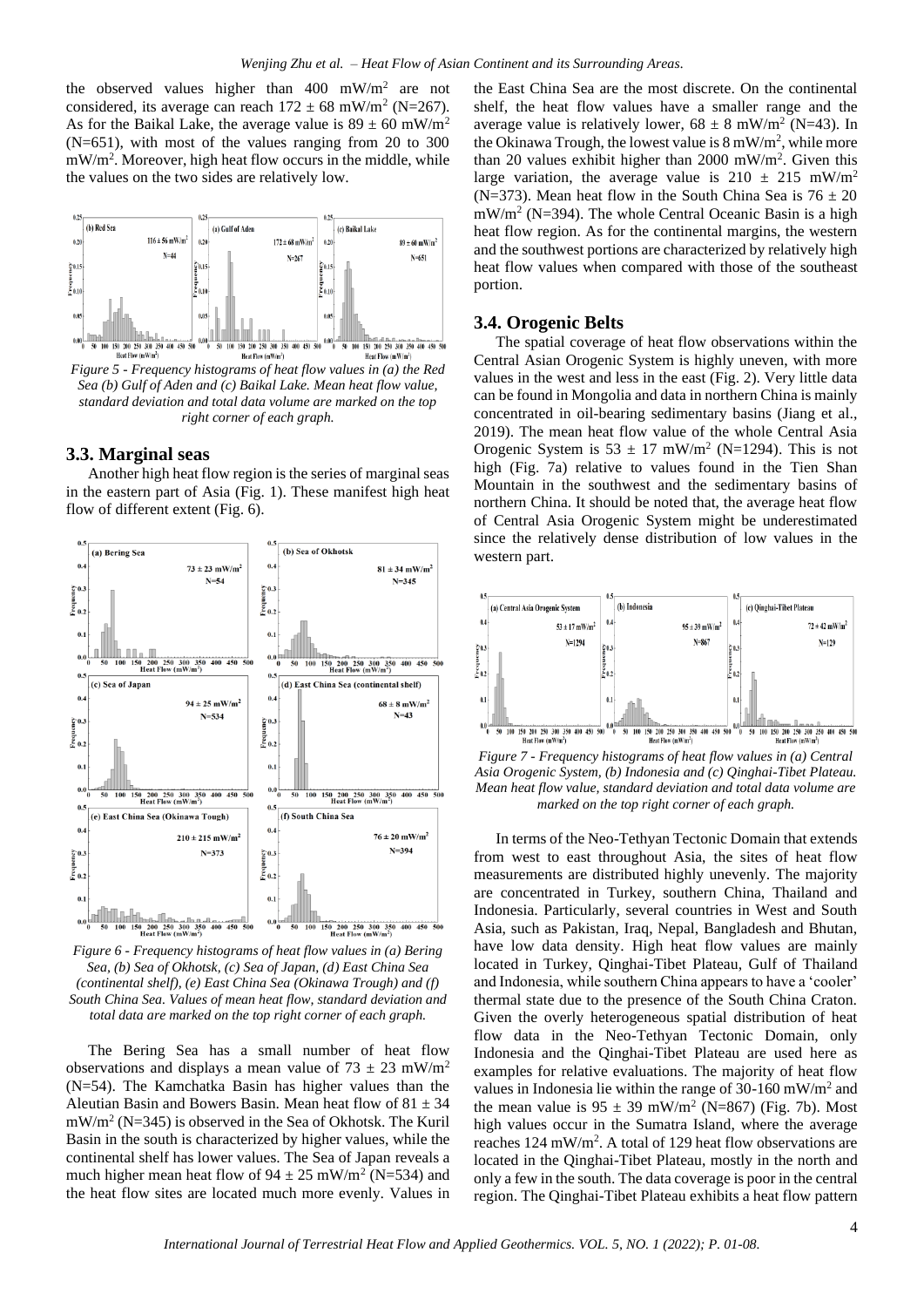of higher values in the south and lower ones in the north. The average heat flow value of the whole plateau is  $72 \pm 42$  mW/m<sup>2</sup> (Fig. 7c). Particularly, the mean value of the southern Tibetan part reaches  $121 \text{ mW/m}^2$  (N=46), indicating a remarkably anomalous thermal state.

## **4. Discussion**

## **4.1. General thermal characterization of Asian continent**

With the latest data compilation, the mean heat flow value of the Asian continent is  $71 \pm 34$  mW/m<sup>2</sup>. This estimate, which excludes anomalous values, is slightly higher than global continental mean value of  $65 - 67$  mW/m<sup>2</sup> (Pollack et al., 1993; Lucazeau, 2019), indicating a relatively anomalous thermal state. Actually, the high heat flow regions that include the marginal seas along the eastern Asia, the Gulf of Aden as well as the Red Sea are all integrated in this study, which could result in the larger average heat flow of Asia.

Given the updated data set in this study, the mean heat flow value of Asia could be slightly different, compared with previous compilations (Pollack et a., 1993; Hu et al., 2000). In addition, Asia exhibits higher heat flow in contrast with most other continents. To be specific, Africa has a lower average heat flow value  $(55 \pm 20 \text{ mW/m}^2)$  than Asia (Gomes et al., 2021), as well as Australia ( $67 \pm 16$  mW/m<sup>2</sup>), Europe ( $66 \pm 21$ ) mW/m<sup>2</sup>) and North America (63  $\pm$  20 mW/m<sup>2</sup>) (Lucazeau, 2019). Only South America displays higher heat flow as  $76 \pm$ 35 mW/m<sup>2</sup>(Vieira and Hamza, 2019; Lucazeau, 2019). So, the observed value of relatively high heat flow of Asia should be related to Meso-Cenozoic tectonic deformation since its formation.

## **4.2 Heat flow and tectonics in Asia**

The heat flow pattern is controlled by plate tectonics and Meso-Cenozoic dynamic processes of lithosphere (Mareschal and Jaupart, 2013; Jiang et al., 2019). Occurrence of high heat flow is accompanied with intensive magmatism and or tectonics, while the low heat flow occurs in tectonically stable areas. This correlation is also valid for Asian continent and its surrounding areas.

In the eastern margin of Asia, where subduction of the Pacific Plate occurs relative to Eurasian Plate, a series of Cenozoic marginal seas have formed over western Pacific area. These are characterized by relatively high heat flow. Actually studies have revealed that most of the back-arc regions manifest high heat flow state, no matter whether there has been significant recent tension (e.g. Okinawa Trough of East China Sea) or not (e.g. Aleutian Basin of Bering Sea). This appear to be the reason for high mean value and large scatter in younger regions (Barazangi et al., 1975; Watanabe et al., 1977; Flanagan and Wiens, 1994; Wiens and Smith, 2003; Currie et al., 2004; Currie and Hyndman, 2006). As for regional heat sources, in addition to heat release from metamorphism, radiation and friction on the surface of subducting plate, the shallow thermal convection in the upper mantle is also proposed for the observed high heat flow (Hyndman, 2010). Such vigorous thermal convection can efficiently carry heat from deep mantle up into the subduction region, leading to observed high temperature areas of back-arc areas. Therefore, the observed high heat flow values in marginal seas are mainly contributed by the mantle.

While for Indonesia, the subduction of the Indo-Australian Plate towards the Eurasian Plate accounts for regional high heat flow. For example, the Sumatra Island mainly consists of the Barisan Mountains in the southwest and the plains in the northeast, with NW-SE striking. Subduction around Sumatra dates back at least to Cretaceous and formed a large number of volcanoes (Da Silva Carvalho et al., 1980). Although the compression of subduction by the Asian plate prevented the opening of a back-arc basin (Da Silva Carvalho et al., 1980), the eastern plains still exhibit high heat flow, similarly to that in the marginal seas.

The Gulf of Aden and the Red Sea reveal another situation, where the heat flow pattern is related to their tectonic nature of being modern examples of young rifted margins. Both of them were formed by the Cenozoic break-up of Arabia and Africa (Manighetti et al., 1997; Stockli and Bosworth, 2019; Saada et al., 2021). The Gulf of Aden opened earlier and experienced two stages of extension, diffuse extension in a rift valley environment without an organized spreading center and then concentrated extension along a single axis (true seafloor spreading) (Cochran, 1981), Thus the main trough is underlain by oceanic crust (Fairhead, 1973). During the extension, continuous magmatic activities shaped the high heat flow pattern in the Gulf of Aden. As for the Red Sea, it is suggested that the southern Red Sea Rift is located where the seafloor spreading occurs and forms oceanic crust. The central part is thus a transition zone mainly consisting of disconnected oceanic crust, while the northern portion is within the last stage of the rift-related magmatic intrusion or the first stage of seafloor spreading (Saada et al., 2021). Although different parts of the spreading rift are within different evolution stages, there is no doubt that the region of Red Sea rift is undergoing vigorous magmatism. The thinning of crust and the upwelling of mantle has contributed to the abnormal high heat flow in the Red Sea.

Another typical rift valley is the Baikal Lake, but it is far away from plate boundaries, unlike the Gulf of Aden and Red Sea. The Baikal rift system formed as the combined effects of mantle upwelling and the Indo-Asian continental collision (Mats, 1993; Yang et al., 2003). The largest, deepest and earliest faults developed in the center of this rift system (Yang et al, 1995; Yang et al., 2003), corresponding to higher heat flow at the axis and lower on the sides.

The control of tectonic activities on heat flow pattern is particularly evident in the southern Qinghai-Tibet Plateau. As illustrated in Fig. 1, the southern Qinghai-Tibetan Plateau consists of several blocks from south to north with different properties, corresponding to the N-S strips of thermal state (Ma and Kong, 2001). Specifically, high heat flow values are found in the Himalayan orogenic belt and the Gangdise-Lhasa terrane, with average heat flow values of  $145 \text{ mW/m}^2$  and  $195$ mW/m<sup>2</sup> , respectively. While the heat flow in the Qiangtang terrane decreases to about 45-75 mW/m<sup>2</sup> . Since Late Cretaceous, the Tethys Oceanic Plate rapidly subducted towards the Eurasia continent along the Yarlung Tsangpo River. This led to the Gangdise-Lhasa terrane which gradually folded and uplifted to form the Gangdise Mountains (Bai et al., 2006). During the mid to Late Cenozoic, the Himalayan orogenic belt and the Gangdise-Lhasa terrane underwent strong tectonic deformation again due to the Indo-Asian collision (Deng et al., 2017). Thickening of the crust in the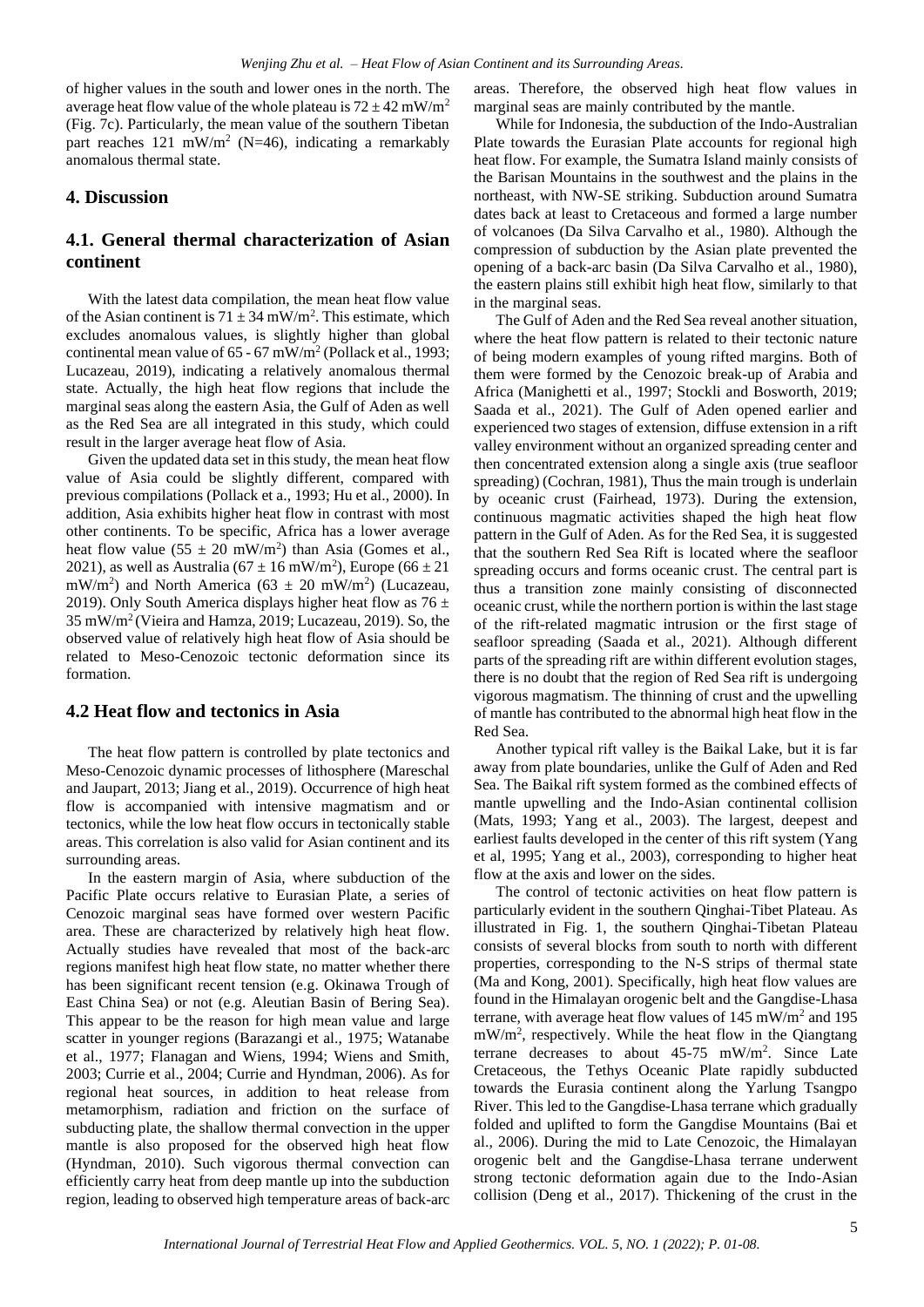southern region associated with plate convergence, lead to significant contribution of radioactive heat production to the surface heat flow. Large-scale plate movements also induced multiple phases of regional magmatic intrusion and multiple volcanic eruption events in the southern plateau, especially in the Gangdise-Lhasa terrane (Bai et al., 2006). Studies reveal that the Himalayan orogenic belt has 'hot' crust and 'cold' mantle. On the other hand, the Gongdise-Lhasa terrane is of 'hot' crust as well as 'hot' mantle, and the low velocity and high conductivity body detected within the middle crust in the Lhasa-Gongdise terrane is regarded as due to rise of partially molten magma (Shen et al., 1990; Wu et al., 1996; Bai et al., 2006). In contrast, the Qiangtang terrane is stable. After long term uplift and erosion, the crust lacks heat generating elements and thus has limited crustal heat flow, and the mantle heat flow is not that high in the meantime (Shen et al., 1990). Generally, the geothermal distribution of the southern Qinghai-Tibet Plateau is consistent with the tectonic propagation direction, abrupt changes in heat flow and differences in thermal structure among different tectonic units that exist there.

#### **5. Conclusions**

The mean heat flow of Asian continent and its surrounding areas is  $71 \pm 34$  mW/m<sup>2</sup> (N=10,404), with the exception of extremely anomalous values. The overall heat flow pattern exhibits higher values in the eastern Asian marginal seas, in the Red Sea, and in the Gulf of Aden. Similar trends also occur in the Qinghai-Tibet Plateau, while lower values occur in large areas of North Asia and Central Asia.

Heat flow pattern in different geological units of Asia vary remarkably. Cratons usually have relatively low mean heat flow  $(<50 \text{ mW/m}^2$ ) and smaller standard deviation. The heat flow of the Central Asia Orogenic Belt is moderate. On the other hand, rifts, marginal seas and the Neo-Tethyan Tectonic Domain all exhibit higher values. The heat flow pattern of Asian continent and its surrounding areas is consistent with the current understanding of plate tectonics and Meso-Cenozoic lithospheric processes.

#### **5. Acknowledgments**

This research was supported by NSFC (4207020139), National Key Research and Development Project (2017YFC0601406) and International Lithosphere Program Task Force (ILP2021-TF8). We thank all the colleagues who contributes to the Asian heat flow determinations during the past decades, without their efforts, this work cannot be available.

Revision of this text benefited from comments by the editorial board of JTHFA.

## **References**

- Anderson, R.N., Uyeda, S., Miyashiro, A. 1976. Geophysical and geochemical constraints at convergent plate boundaries-part I: Dehydration of the downgoing slab. Geophysical Journal International, 44(2), 333-357. DOI 10.1111/j.1365-246X.1976.tb 03660.x.
- Bai, J., Mai, L., Yang, M. 2006. Geothermal resources and crustal thermal structure of the Qinghai-Tibet Plateau. Journal of Geomechanics, 12(3), 354-362.
- Balling, N., 1995. Heat flow and thermal structure of the lithosphere across the Baltic Shield and northern Tornquist Zone. Tectonophysics, 244 (1), 13-50. DOI 10.1016/0040-1951(94)00215-u.
- Barazangi, M., Pennington, W., Isacks, B. 1975. Global study of seismic wave attenuation in the upper mantle behind island arcs using P waves. Journal of Geophysics Research, 80, 1079-1092. DOI 10.1029/JB080i008p01079.
- Cochran, J.R. 1981. The Gulf of Aden: Structure and evolution of a young ocean basin and continental margin. Journal of Geophysical Research, 86(B1), 263. DOI 10.1029/jb086ib01p00263.
- Currie, C.A., Hyndman, R.D. 2006. The thermal structure of subduction zone back arcs. Journal of Geophysical Research, 111(B8). DOI 10.1029/2005jb004024.
- Currie, C.A., Wang, K., Hyndman, R.D., He, J. 2004. The thermal effects of steady-state slab-driven mantle flow above a subducting plate: The Cascadia subduction zone and backarc. Earth and Planetary Science Letters, 223(1-2), 35-48. DOI 10.1016/j.epsl.2004.04.020.
- Da Silva Carvalho, H., Purwoko, Siswoyo, Thamrin, M., Vacquier, V. 1980. Terrestrial heat flow in the tertiary basin of central Sumatra. Tectonophysics, 69(1-2), 163-188. DOI 10.1016/0040-1951(80)90132-8.
- Dai, L., Li, S., Lou, D., Suo Y., Liu, X., Yu, S., Zhou, S. 2013. Numerical modeling of present-day structural stress of major active blocks in the Asian continent. Journal of Jilin University (Earth Science Edition), 43(2), 469- 483. DOI 10.13278/j.cnki.jjuese.2013.02.028.
- Deng, J., Wang, Q., Li, G., 2017. Tectonic evolution, superimposed orogeny, and composite metallogenic system in China. Gondwana Research, 50, 216-266. DOI 10.1016/j.gr.2017.02.005.
- Dobretsov, N.L., Berzin, N.A., Buslov, M.M. 1995. Opening and Tectonic Evolution of the Paleo-Asian Ocean. International Geology Review, 37(4), 335-360. DOI 10.1080/00206819509465407.
- Fairhead, J.D. 1973. Crustal structure of the Gulf of Aden and the Red Sea. Tectonophysics, 20(1-4), 261-267. DOI 10.1016/0040-1951(73)90115-7.
- Flanagan, M.P., Wiens, D.A. 1994. Radial upper mantle attenuation structure of inactive back arc basins from differential shear wave measurements. Journal of Geophysical Research, 99(B8), 15469. DOI 10.1029/94jb00804.
- Fuchs, S., Beardsmore, G., Chiozzi, P., Espinoza-Ojeda, O.M., Gola, G., Gosnold, W., Harris, R., Jennings, S., Liu, S., Negrete-Aranda, R., Neumann, F., Norden, B., Poort, J., Rajver, D., Ray, L., Richards, M., Smith, J., Tanaka, A., Verdoya, M. 2021. A new database structure for the IHFC Global Heat Flow Database. International Journal of Terrestrial Heat Flow and Applied Geothermics, 4(1), 1-14. DOI 10.31214/ijthfa. v4, 1.62.
- Furlong, K. P., & Chapman, D. S. 2013. Heat Flow, Heat Generation, and the Thermal State of the Lithosphere. Annual Review of Earth and Planetary Sciences, 41(1), 385-410. DOI 10.1146/annurev.earth.031208.100.
- Gomes, J.L.S, Vieira, F.P., Hamza, V.M. 2021. Reappraisal of heat flow variations in mainland Africa. International Journal of Terrestrial Heat Flow and Applied Geothermics, 4(1), 26-78. DOI 10.31214/ ijthfa. v4, 64.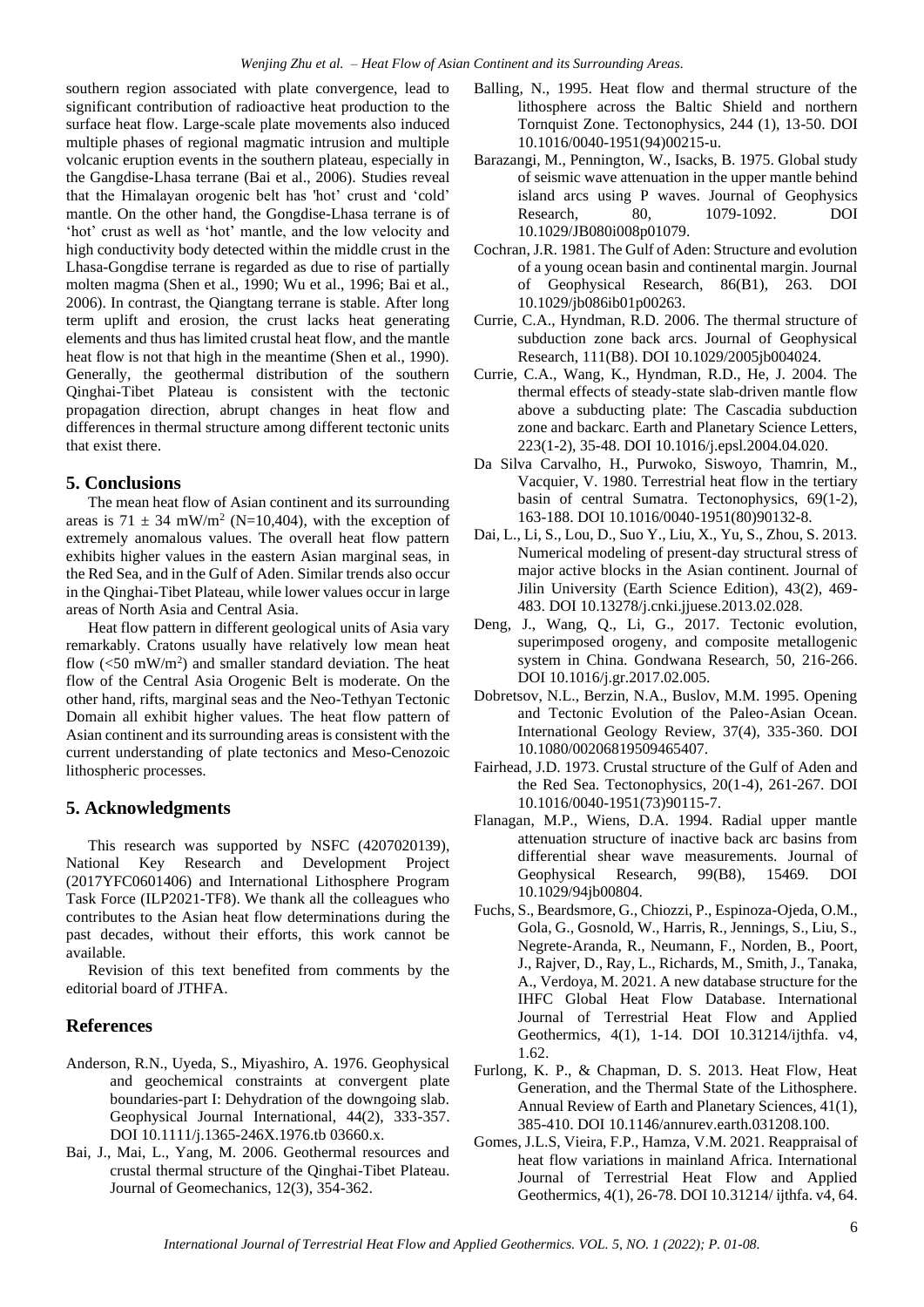- Guan, X., Wei, H., Lu, S., Dai, Q., Su, H. 2018. Assessment on the urbanization strategy in China: Achievements, challenges and reflections. Habitat International, 71, 97-109. DOI 10.1016/j.habitatint.2017.11.009.
- Hu, S., He, L., Wang, J. 2000. Heat flow in the continental area of China: a new data set. Earth and Planetary Science Letters, 179(2), 407-419. DOI 10.1016/s0012- 821x(00)00126-6.
- Hyndman, R.D. 2010. The consequences of Canadian Cordillera thermal regime in recent tectonics and elevation: A review. Canadian journal of earth sciences, 47(5), 621-632. DOI 10.1139/E10-016.
- Jiang, G., Hu, S., Shi, Y., Zhang, C., Wang, Z., Hu, D. 2019. Terrestrial heat flow of continental China: Updated dataset and tectonic implications. Tectonophysics, 753, 36-48. DOI 10.1016/j.tecto.2019.01.006.
- Khain, E.V., Bibikova, E.V., Salnikova, E.B., Kröner, A. , Gibsher, A.S., Didenko, A.N., Degtyarev, K.E., Fedotova, A.A. 2003. The Paleo-Asian ocean in the Neoproterozoic and early Paleozoic: New geochronologic data and paleotectonic reconstructions. Precambrian Research, 122(1-4), 329-358. DOI 10.1016/s0301-9268(02)00218-8.
- Kim, H. C., Lee, Y. 2007. Heat flow in the Republic of Korea, Journal of Geophysical Research, 112, B05413. DOI 10.1029/2006JB004266.
- Lucazeau, F. 2019. Analysis and mapping of an updated terrestrial heat flow dataset. Geochemistry, Geophysics, Geosystems. 20, 4001-4024. DOI 10.1029/2019gc008389.
- Ma, X., Kong, X. 2001. The thermal status of Qinghai-Tibet Plateau and the differences between the western and the eastern plateau. Progress in Geophysics, 16(3), 12-20.
- Manighetti, I., Tapponnier, P., Courtillot, V., Gruszow, S., Gillot, P.-Y. 1997. Propagation of rifting along the Arabia-Somalia Plate Boundary: The Gulfs of Aden and Tadjoura. Journal of Geophysical Research: Solid Earth, 102(B2), 2681-2710. DOI 10.1029/96jb01185.
- Mareschal, J.-C., Jaupart, C. 2013. Radiogenic heat production, thermal regime and evolution of continental crust. Tectonophysics, 609, 524-534. DOI 10.1016/j.tecto.2012.12.001.
- Mats, D.V. 1993. The structure and development of the Baikal rift depression. Earth-Science Reviews, 34(2), 81-118. DOI 10.1016/0012-8252(93)90028-6.
- Molnar, P., Tapponnier, P. 1975. Cenozoic Tectonics of Asia: Effects of a Continental Collision: Features of recent continental tectonics in Asia can be interpreted as results of the India-Eurasia collision. Science, 189(4201), 419–426. DOI 10.1126/science.189.4201.419.
- Pollack, H.N., Hurter, S.J., Johnson, J.R. 1993. Heat flow from the Earth's interior: analysis of the global data set, Reviews of Geophysics, 31(3), 267-280. DOI 10.1029/93rg01249.
- Ren, J., Niu, B., Wang, J., He, Z., Jin, X., Xie, L., Zhao, L., Liu, R., Jiang, X., Li, S., Yang, F. 2013. 1:5 Million International Geological Map of Asia. Acta Geoscientia Sinica, 34(1), 24-30.
- Ren, J., Zhao, L., Xu, Q., Zhu, J. 2016. Global tectonic position and geodynamic system of China. Acta Geologica Sinica, 90(9), 2100-2108.
- Ringwood, A.E., 1977. Petrogenesis in island arc systems. In: M. Talwani and W. Pitman III (Eds), Island Arcs, Deep Sea Trenches and Back-Arc Basins. Maurice Ewing Series, 1, Am. Geophys. Union, Washington, D.C., pp, 311-324.
- Saada, S.A., Mickus, K., Eldosouky, A.M., Ibrahim, A. 2021. Insights on the tectonic styles of the Red Sea rift using gravity and magnetic data. Marine and Petroleum Geology, 133, 105253. DOI 10.1016/j.marpetgeo.2021.105253.
- Şengör, A.M.C. 1985. Geology: East Asian tectonic collage. Nature, 318(6041), 16–17. DOI 10.1038/318016a0.
- Sengör, A.M.C. 1987. Tectonics of the Tethysides: Orogenic collage development in a collisional setting. Ann. Rev Earth Planet Sci, 15: 213–244
- Sengör, A.M.C., Natal'in, B.A., Sunal, G., van der Voo, R. 2018. The tectonics of the altaids: Crustal growth during the construction of the continental lithosphere of central Asia between ~750 and ~130Ma age. Annual Review of Earth and Planetary Sciences, 46, 439-494. DOI 10.1146/annurev-earth-060313-054826.
- Shen, X., Zhang, W., Yang, S., Guan, Y., Jin, X. 1990. Heat flow evidence for the differentiated crust-mantle thermal structures of the northern and southern terranes of the Qinghai-Xizang Plateau. Bulletin of the Chinese Academy of Geological Science, 2, 203-214.
- Stockli, D., Bosworth, W. 2019. Timing of extensional faulting along the magma-poor central and northern Red Sea margin - transition from regional extension to necking along a hyper tensional rifted margin. In: Rasul, N., Stewart, I. (Eds.), Geological Setting, Paleoenvironment and Archaeology of the Red Sea. Springer Publ, pp. 81-111.
- Tanaka, A., Yamano, M., Yano, Y., Sasada, M. 2004a. Geothermal gradient and heat flow data in and around Japan (I): Appraisal of heat flow from geothermal gradient data. Earth Planets and Space, 56(12), 1191- 1194. DOI 10.1186/bf03353339.
- Tanaka, A. 2004b. Geothermal gradient and heat flow data in and around Japan (II): Crustal thermal structure and its relationship to seismogenic layer. Earth Planets and Space, 56(12): 1195-1199. DOI 10.1186/bf03353340.
- Vieira, F.P., Hamza, V.M., 2019, Assessment of Geothermal Resources of South America – A New Look. International Journal of Terrestrial Heat Flow and Applied Geothermics – IJTHFA, 2, VOL. 2, NO. 1; P. 46-57.
- Watanabe, T., Langseth, M.G., Anderson, R.N. 1977. Heat flow in back-arc basins of the Western Pacific. Maurice Ewing Series, 137–161. DOI 10.1029/me001p0137.
- Wiens, D.A., Smith, G.P. 2003. Seismological constrains on structure and flow patterns within the mantle wedge. Inside the Subduction Factory, Geophysical Monograph Series, 138, 59-82. DOI 10.1029/138GM05.
- Windley, B.F., Alekseyev, D., Xiao, W., Kroner, A., Badarch, G. 2007. Tectonic models for accretion of the Central Asian Orogenic Belt. Journal of the Geological Society, 164(1), 31-47. DOI 10.1144/0016-76492006- 022.
- Wu, F., Wan, B., Zhao, L., Xiao, W., Zhu, R. 2020. Tethyan geodynamics. Acta Petrologica Sinica, 36(6): 1627- 1674. DOI 10./18654/1000-0569/2020.06.01.